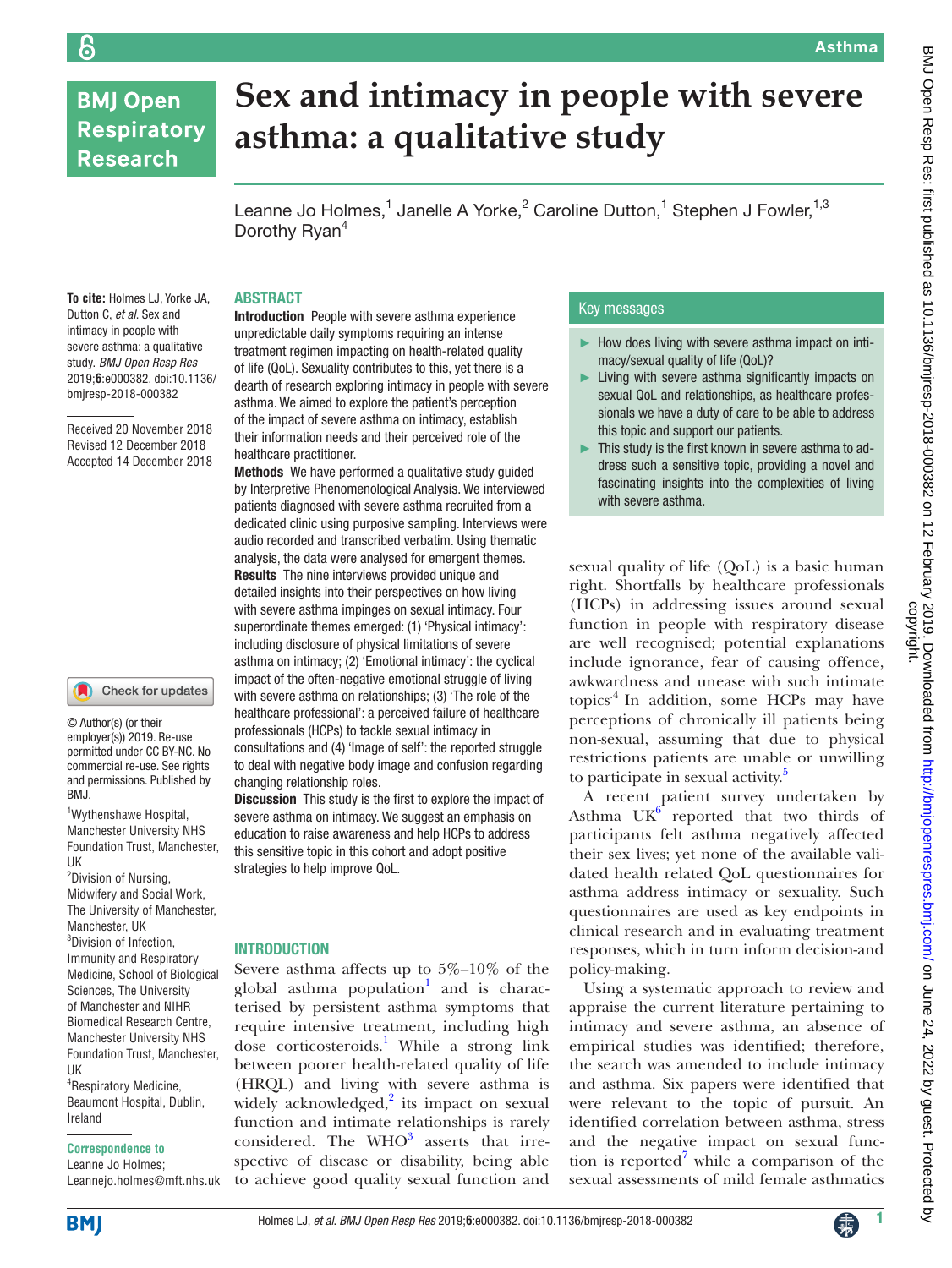against a healthy cohort demonstrated loss of desire and a higher prevalence of emotional issues impacting on intimacy.[8](#page-6-7) Additionally, the physical limitations of asthma are reported to impact on QoL which then negatively compounds on sexual quality of life. $9-12$  A cross sectional study of asthma and patients with Chronic Obstructive Pulmonary Disease also reported that as well as physical difficulties such as breathlessness impacting on intimacy, they additionally reported a difficulty articulating sexual difficulties within the clinical setting and consequently suggested that this should be raised by the HCP within consultations to enhance patient care.<sup>[11](#page-6-9)</sup>

Therefore, while the impact of severe asthma and its treatment on intimacy is almost absent within research, clinical practice and policy, a review of evidence within the milder spectrums of asthma demonstrates the potential negative impact of the disease on intimacy which is potentially transferable to severe asthma. We have therefore conducted a study which aimed to explore the impact of severe asthma on sexual QoL and intimacy. We also aimed to determine the information needs of patients with severe asthma regarding intimacy and relationships and whether these are being sufficiently met by HCPs.

#### **METHODS**

Within this study, an ideographic approach to methodology was undertaken to augment and facilitate an in-depth, rich description of the participants' experiences which would otherwise have been difficult to capture using nomothetic methods. We used Interpretive Phenomenological Analysis (IPA), a qualitative methodology which aims to capture and understand the participants' narration of their experience of the phenomenon of interest $13^{14}$  and therefore was justified as the most appropriate methodology to facilitate meeting the study aims and objectives.

We used purposive sampling to recruit patients attending a regional severe asthma clinic in the North West of England. Potential participants were identified and approached to take part in the study by the asthma specialist nurses or consultant physicians whom were briefed in the study using the inclusion/exclusion criteria. Inclusion criteria included being >18 years with a confirmed diagnosis of severe asthma and in a current relationship. Potential participants were excluded if they had any known psychiatric disorders under the care of mental health team and/or an inability to communicate or speak English effectively.

Patients who were interested in the study were provided with written study information and were requested to contact the researcher if they wanted further information and to consent to participating. Participants were required to attend one face-to-face interview with one of the researchers (LJH).

The concept of conducting interviews within the family home was rejected following lone worker risk assessment and a possible risk of family distraction, due to lack of control over the home environment. The interviews were conducted in a quiet room within the familiar outpatient's department and often arranged to coincide with an existing hospital visit to reduce participant travel burden.

IPA fundamentally serves to extract the participant's description of their lived experience and in depth, semi structured interview is one of the most common methods used to facilitate this methodology<sup>15</sup> A simple predetermined semistructured interview schedule of six questions was developed in partnership with the specialist severe asthma clinical psychologist, to aid formulation of questions in advance (especially when considering the sensitive nature of the interviews) and was flexibly used to guide the interview and to guide participants if they veered away from topic of pursuit, thereby providing structure without restriction.

The interviews ran from March to May 2016 with no modifications to protocol based on the data collated. In alignment with IPA, cessation of recruitment occurred once data saturation was achieved.

Interviews were digitally recorded and transcribed *verbatim*, with data securely stored in encrypted password protected files. Each individual transcription was verified against the original recordings to facilitate both data immersion and assess the accuracy of the data enhancing trustworthiness and credibility.<sup>[15](#page-6-11)</sup> Emerging themes were developed by applying exploratory comments to individual participant narrative. $14$  Links and relationships between emergent themes were then identified and drawn together across all interviews to provide super ordinate themes and subthemes across the total data set. $^{14}$  $^{14}$  $^{14}$ 

All participants provided written informed consent and were fully informed of their ability to withdraw their participation at any time.

#### **RESULTS**

Twelve potential participants were approached, of whom one declined and two were unable to attend within the required timeframe. IPA methodology advocates recruitment numbers between 5 and 10 particpants.<sup>[14](#page-6-12)</sup> Nine patients met the inclusion/exclusion criteria and participated in the one-to-one in-depth interview. Median (range) age of participants was 46 (34–59) years and six were female. All participants had a confirmed diagnosis of severe asthma as per ERS classification.<sup>[1](#page-6-0)</sup> Entire interview time comprised of 326.38 min; median (range) time for individual interviews was 37.39 (18.31– 47.00) min.

Data are presented using the derived four super themes emerging from analysis. Subthemes were generated by using memorable titles, drawing on participant articulation (as described in [table](#page-2-0) 1). Direct supporting participant quotations (ID number/gender/age) are found in tables preceding each section.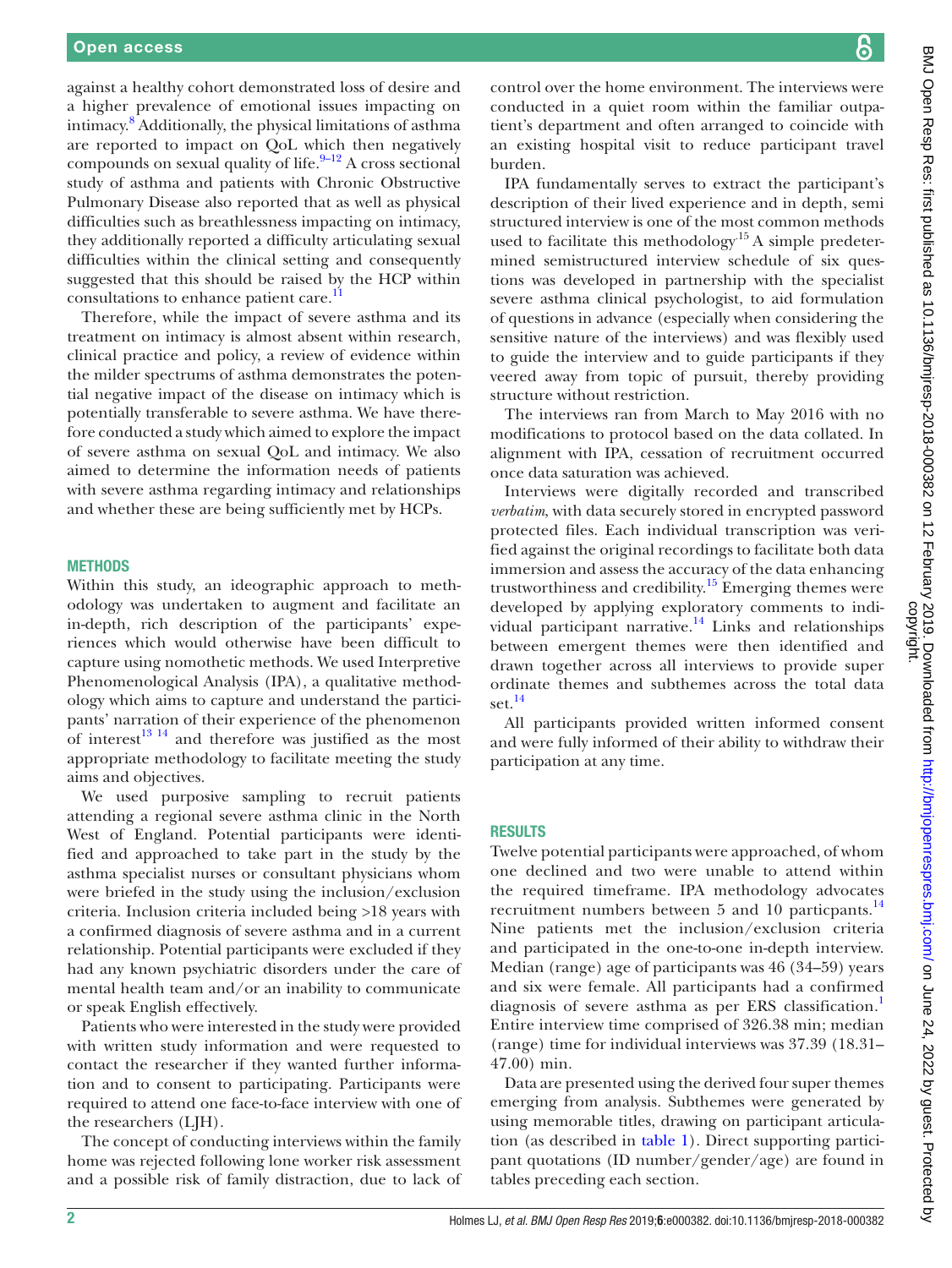<span id="page-2-0"></span>

| Superordinate and subordinate themes<br>Table 1 |                                     |                                      |                          |                                                                 |
|-------------------------------------------------|-------------------------------------|--------------------------------------|--------------------------|-----------------------------------------------------------------|
| <b>Superordinate themes</b>                     | Theme 1<br><b>Physical intimacy</b> | Theme 2<br><b>Emotional intimacy</b> | Theme 3<br>Image of self | Theme 4<br><b>Role of the Healthcare</b><br><b>Professional</b> |
| <b>Subthemes</b>                                | An overwhelming<br>exhaustion       | Pressure to perform                  | Self-loathing            | Previous experience                                             |
|                                                 | The 'third party'                   | Self preservation                    | Acceptance of self       | A taboo topic                                                   |
|                                                 | Palpitations and<br>paramedics      | A problem shared                     | Carer vs lover           | The ideal scenario                                              |
|                                                 | Adaptation and<br>experimentation   |                                      |                          |                                                                 |
|                                                 | <b>Practical difficulties</b>       |                                      |                          |                                                                 |
|                                                 |                                     |                                      |                          |                                                                 |

# Theme 1

Physical intimacy [\(table](#page-2-1) 2) portrayed the difficulties articulated by patients regarding the ability to participate in a physical sexual relationship as consequence of severe asthma.

All participants implied an expectation that a good sexual experience necessitated 'physical exertion'. However, even moderate effort was reported to limit sexual performance through worsening asthma symptoms: *'There's been times when were in full flow and I've had to stop because I cannot breathe'* (ID12/F/48). Limitations of asthma were also perceived to impact on the physical act of intercourse and restricted other physical aspects of sexual intimacy such as the impact of breathlessness on kissing.

*An overwhelming exhaustion* signified the fatigue that all patients portrayed as a consequence of living with asthma and the side effects of high-dose corticosteroids in particular. One participant described how their sleep deprivation caused marital strain as their partner felt they were trying to evade intimacy, when in fact they were simply exhausted, seeking sleep at any opportunity.

### The third party

Eight participants discussed the implications of having to organise equipment such as syringe drivers or having to adapt to using inhalers or nebulisers while being intimate with their partners: *'We sort of have to think 'where's my nebuliser' before I get romantic, is everything on standby?*' (ID6/M/45). The response to this varied from patient to patient, from generalised normalisation and acceptance of it being part of everyday life to revulsion, ruining the intimacy and spontaneity of the moment: *'well (my partner says) "we can get the machine" (nebuliser) and I think "I'm NOT having that!'"* (ID12/F/48)

#### Palpitations and paramedics

Five interviewees reported fear that sexual climax can induce severe bronchospasm requiring emergency medical intervention. This reduced satisfaction and

<span id="page-2-1"></span>

| Table 2 Physical intimacy; subthemes and direct quotations |                                                                                                                                                                                                                                                                                                                                                                                                                                                               |  |
|------------------------------------------------------------|---------------------------------------------------------------------------------------------------------------------------------------------------------------------------------------------------------------------------------------------------------------------------------------------------------------------------------------------------------------------------------------------------------------------------------------------------------------|--|
| <b>Physical intimacy</b>                                   |                                                                                                                                                                                                                                                                                                                                                                                                                                                               |  |
| $1.1$ An<br>overwhelming<br>exhaustion                     | if I was tired I wanted to go up to bed. I'll be thinking, 'right I might go up to bed and get some sleep<br>here', you know rather than that [implying intimacy] at the time. Until people have not had some sleep it's<br>hard to explain how bad it is!This was hard for me to try explaining to my partner; she thought that  I<br>was pushing her away. I wasn't' (ID1/M/34)                                                                             |  |
| 1.2 A third party                                          | 'My Bricanyl pump's a big part of our relationship as well, we have to manoeuvre the pump around<br>the actions in the bedrooms. There's times when he has to hold the pump, so it's like three people in the<br>relationship' (ID5/F/32)                                                                                                                                                                                                                     |  |
| 1.3 Palpitations<br>and Paramedics                         | 'Then you get to that peak where I basically feel like I'm going to die, if you know what I mean I'm getting<br>light headed because your body's doing all sorts and your heart's racing. There were some scary times to<br>the point where [my partner said], "we'll have to phone the ambulance", I'll [say] "No, are you mad?" We<br>can't do that, when they say, "well, what happened, what have you done to her?"  But I do have panics'<br>(ID12/F/48) |  |
| 1.4 Adaptation<br>and<br>experimentation                   | I have now noticed that I can't take the weight on my chest; so we've experimented. And all I can say<br>is thank God for cushions and pillows, because you can sort of wedge yourself upwards and help with<br>different positions which are comfortable for your chest basically. And it is experimentation' (ID9/F/47)                                                                                                                                     |  |
| 1.5 Practical<br><b>Difficulties</b>                       | There's certain parts that you do like, you know, intimate things that you have to be really careful about<br>because obviously they're restricting your airways and you can't breathe' (ID13/F/59)                                                                                                                                                                                                                                                           |  |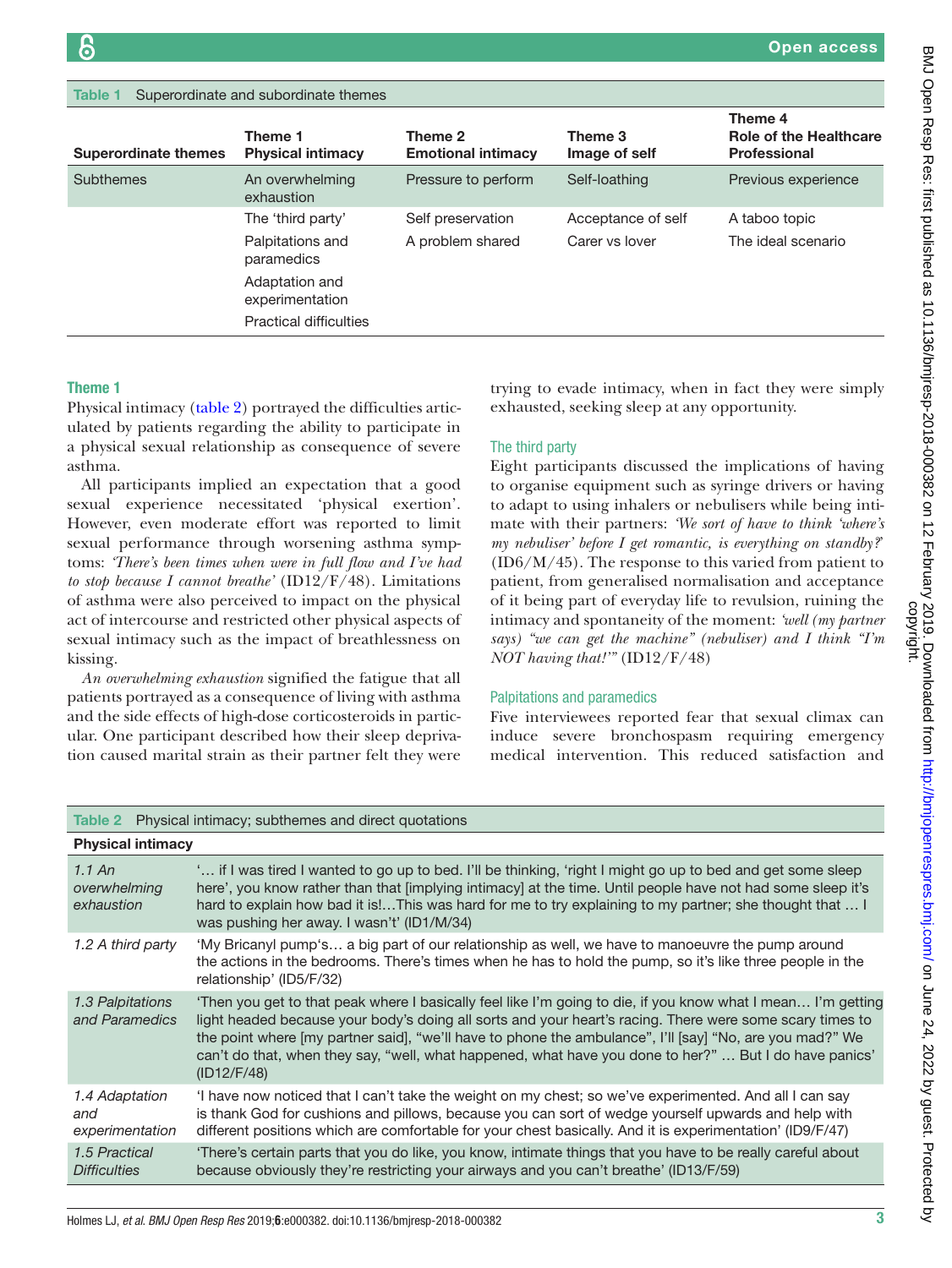enjoyment due to anxiety about reaching orgasm. Additionally, the trepidation, embarrassment and taboo nature of explaining to the paramedics and healthcare professionals the reason for their exacerbation hindered relaxation and enjoyment of sexual encounters and also procured palpitations at the prospect of having to explain the rationale for exacerbation: '*phone the ambulance? I'm like, "no, are you mad?*'" (ID12/F/48).

#### Adaptation and experimentation

Some participants described positive coping mechanisms of adaptation and experimentation within sexual relations in adjusting to the limitations such as using pillows as props to find sexual positions: '*there are different positions you can't do, there are a lot of positions that you can…we call it the "Asthma Sutra'*" (ID13/F/59). Additionally, seven interviewees noted that the emotional intimacy of being a couple is more important than the physical element. Participants described their adaptation with a positive perspective, expressing strength in adversity.

#### Practical difficulties

All participants echoed that the physical act of sex itself was limited by their asthma and imposed restrictions on ability to perform. All female participants spoke of difficulty in positioning, describing how differing sexual positions can constrict breathing or exacerbate breathlessness: *'I can't have him on top…I cannot breathe…lying flat is a no-no…you get so out of breath'* (ID5/F/32). Male participants described perceived restricted sexual performance due to the requirement for physical effort.

## Theme 2

Emotional intimacy [\(table](#page-3-0) 3) articulated the participants' interpretation of the layers of intimacy ranging from physical to emotional closeness. While many negative constructs were discussed, some interviewees also echoed a positive emotional aspect of living with severe asthma. *Pressure to perform* resulted in feelings of frustration and guilt. Frustration with their physical self; that the mind was willing but the body was restricted. Guilt that physical intimacy has not occurred and they have not satisfied their partner. Four participants described feeling an 'unintentional pressure' from partners to have sexual intercourse. A common premise displayed was that despite

# ၆

having perceived strong and close relationships, patients acknowledged embarrassment in broaching sexual intimacy problems within the relationship: '*that was part of the issue, I didn't want to talk about it*' (ID9/F/47).

## Self-preservation

Five female participants (83%) spoke of how they gave their partners '*permission*' to seek sexual gratification outside the relationship, for fear of losing them completely from the relationship; '*I actually said to my husband…I wouldn't blame you for going, because I wouldn't want to be with me'* (ID9/F/47). All five reported this was prompted by guilt in not being able to provide what they perceived as adequate sexual and everyday partner roles.

# A problem shared

Often participants felt that problems related to their asthma were solely for them to carry' '*You just have to… try to keep a smile on your face or else you'd make other people depressed, and you know they don't need that'* (ID10/F/46). Concern was expressed that sharing the burden confirmed that a problem existed and would only serve to impose such worries on their partners. However, it was acknowledged that putting on a façade in the long term would likely cause contention and negativity within the relationship and only when discussed would the burden ease.

## Theme 3

Image of self [\(table](#page-4-0) 4) tended to reflect participants' vision of themselves and their perceived roles within their relationships while living with severe asthma.

## Self-loathing

Self-loathing was evident in all participants, frequently reported as consequence of long-term corticosteroid exposure, which significantly impacted on body image. Additionally, physical limitations of asthma hindered the ability to undertake physical exercise to counteract weight gain and also impacted on even the simplest of tasks required to make oneself feel more attractive, such being able to style one's own hair. Ultimately, such limitations all contributed to poor perception of self, negative body image and reduced feelings of sexuality. Even more practical aspects such as wearing sensual underwear were

#### <span id="page-3-0"></span>Table 3 Emotional intimacy: subthemes and direct quotations

| <b>Emotional intimacy</b> |                                                                                                                                                                                                                                                                                                   |  |
|---------------------------|---------------------------------------------------------------------------------------------------------------------------------------------------------------------------------------------------------------------------------------------------------------------------------------------------|--|
| 2.1 Pressure to           | 'It's like,  with the tiredness side and with the chest side,  you sort of do have to think about it a lot                                                                                                                                                                                        |  |
| perform                   | more and  feel under pressure yourself that you need to perform' (ID6/M/45)                                                                                                                                                                                                                       |  |
| 2.2 Self                  | 'Honestly, I've even said, "(male name), if you want to go out,  and find yourself someone just for one                                                                                                                                                                                           |  |
| preservation              | night and just enjoy yourself I will give you the permission to", because I feel really guilty' (ID10/F/46)                                                                                                                                                                                       |  |
| 2.3 A problem<br>shared   | 'Like a massive weight was lifted for me, so yeah! Because I was trying to hide things from her and make<br>excuses about going to bed early and so on and I didn't have to. She fully understood then, and she was<br>by my side and its something we've grown to live with together' (ID1/M/34) |  |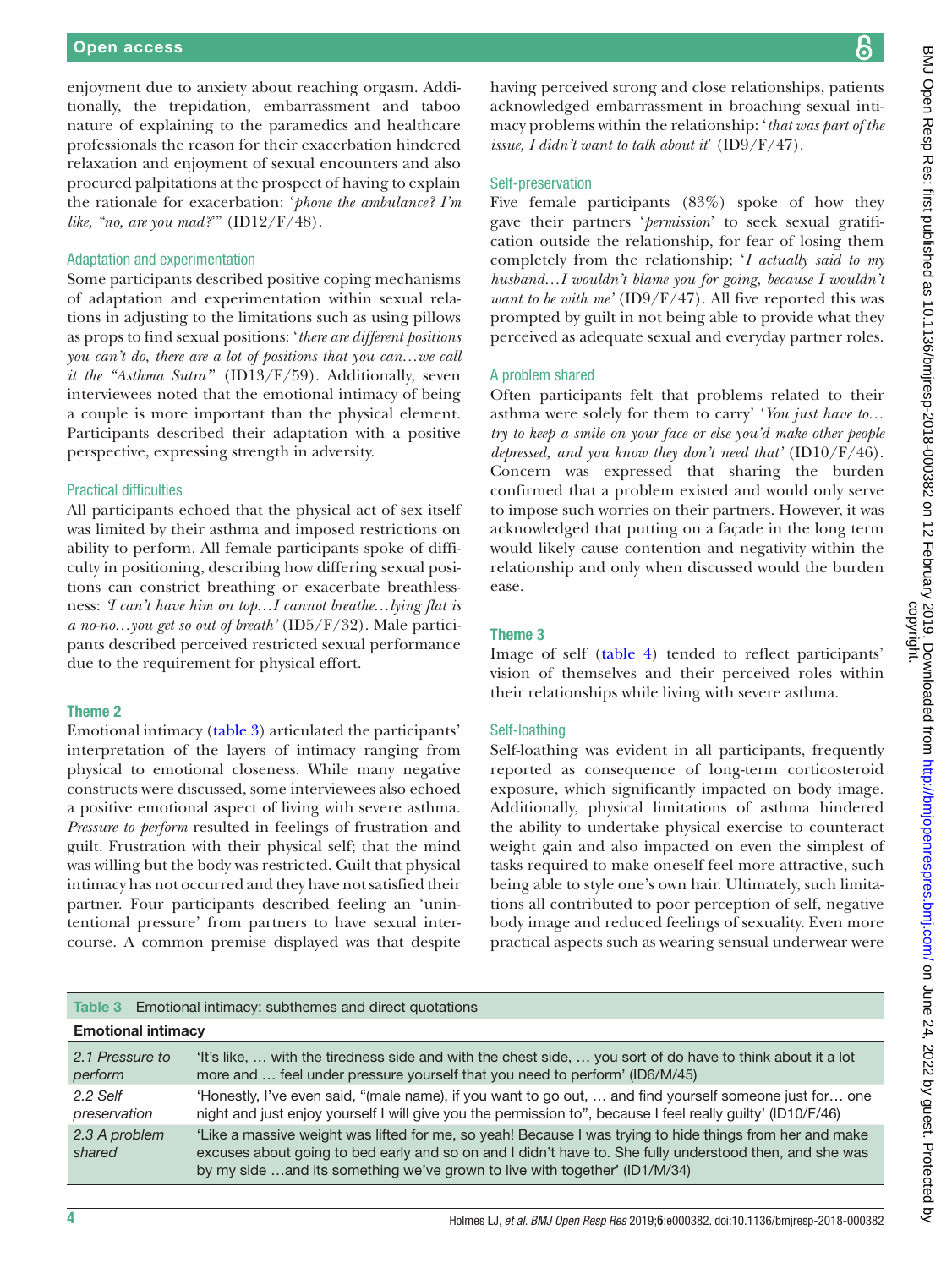<span id="page-4-0"></span>

| Image of self; subthemes and direct quotations<br>Table 4 |                                                                                                                                                                                                                                                                   |  |
|-----------------------------------------------------------|-------------------------------------------------------------------------------------------------------------------------------------------------------------------------------------------------------------------------------------------------------------------|--|
| Image of self                                             |                                                                                                                                                                                                                                                                   |  |
|                                                           | 3.1 Self loathing 'I look in the mirror and I just don't see myself anymore, you know what I mean? I just see someone else. It<br>just doesn't look like me. My face and a big double chin, and all that, it depresses me' (ID10/F/46)                            |  |
| of self                                                   | 3.2 Acceptance 'I still love you', he said, 'because it's the person inside, not the outside'. 'That's just you', he said, 'you are<br>inside there, fighting to come out all the time' ; and that's what he's always said about me, I'm a fighter'<br>(ID9/F/47) |  |
| 3.3 Carer vs<br>lover                                     | I love him as my lover, but I struggle with him as my care  One minute they're wiping your bum and then<br>the next minute you're ripping each other's clothes off. It does vary' (ID5/F/32)                                                                      |  |

fraught with difficulty due to reported restriction on the chest wall: *'You don't feel very sexy when you've put so much weight on with the steroids…I cant wear nice underwear anymore, because underwired bras hurt'* (ID11/F/42).

## Acceptance of self

The participants voiced that 'moving forward' was facilitated by a combination of partner's constant affirmation, pulling together as a couple and sheer determination to not let asthma control every component of life: *'learning to work with the cards that you've been dealt'* (ID5/F/32). However, this was expressed to be a constant battle and fluctuated day to day.

## Carer versus lover

Transformation of roles within the relationship was described in great difficulty by seven of the patients, who struggled to cope with their partner's fluctuating role between carer and lover. Two participants attributed this as having a significant contribution to the breakdown of previous marriages where dyadic dysfunction occurred as consequence of the caring responsibilities overtaking the personal relationship: *'clearly she fell out of love with me…she was my nurse…not my wife anymore'* (ID3/M/52).

## Theme 4

The role of the healthcare professional is given in [table](#page-4-1) 5.

## Previous experience

There was a clear consensus across all interviews that no HCP had initiated discussion of sexual intimacy during clinical interactions. Two participants described extremely negative responses from HCPs (one a general

practitioner and one a counsellor) when trying to broach the topic.

## A taboo topic

Seven participants perceived intimacy to be a sensitive topic which they themselves would not be comfortable to raise, but would welcome a discussion if raised by the HCP *'if you're not asked, you don't say'* (ID6/M/45). Five patients perceived that doctors only considered primarily clinical aspects of a consultation rather than address intimacy due to the taboo nature. Four felt it was important that medical staff should be able to discuss the limitations asthma imposed on intimacy and relationships: *'your sex life…it's a good thing for doctors just to speak about it'* (ID9/F/47).

#### An ideal scenario

Seven out of nine participants felt that they would be most comfortable discuss sexual issues with their specialist nurses, rather than consultants or GP's. The preferred environment was felt to be in the outpatient setting rather than a clinical ward area: *'In the clinical setting, … a private room, or office is fine'* (ID6/M/45).

# **DISCUSSION**

To our knowledge, this is the first study to conduct a qualitative assessment of the patient's perspective of how living with severe asthma influences sexual QoL and intimacy and the potential role of the HCP in addressing this.

Our findings substantiate the concept that fatigue in severe asthma has a significant impact on sexual QoL in patients with severe asthma, which was perceived as

<span id="page-4-1"></span>

|  |  | Table 5 The role of the healthcare professional: subthemes and direct quotations |  |
|--|--|----------------------------------------------------------------------------------|--|
|--|--|----------------------------------------------------------------------------------|--|

| Role of the healthcare professional |                                                                                                                                                                                                                                                                                      |  |
|-------------------------------------|--------------------------------------------------------------------------------------------------------------------------------------------------------------------------------------------------------------------------------------------------------------------------------------|--|
| 4.1 Previous experience             | 'when I had that couple of sessions with the counsellor that time I actually brought it up, and I<br>thought the counsellor was going to run out of the room screaming!' (ID9/F/47)                                                                                                  |  |
| 4.2 A taboo topic                   | 'No one EVER has even asked me how this affects me never! Evernot even my GP  I think that's<br>a taboo area?' (ID3/M/53).                                                                                                                                                           |  |
| 4.3 The ideal scenario              | 'Not when you're ill, because you just want to get out and get home, but like in a routine<br>appointment. I think the specialist nurses are more close to you than the GP or even the<br>consultant, you knowthey see you more regular and you're comfortable with them' (ID5/F/32) |  |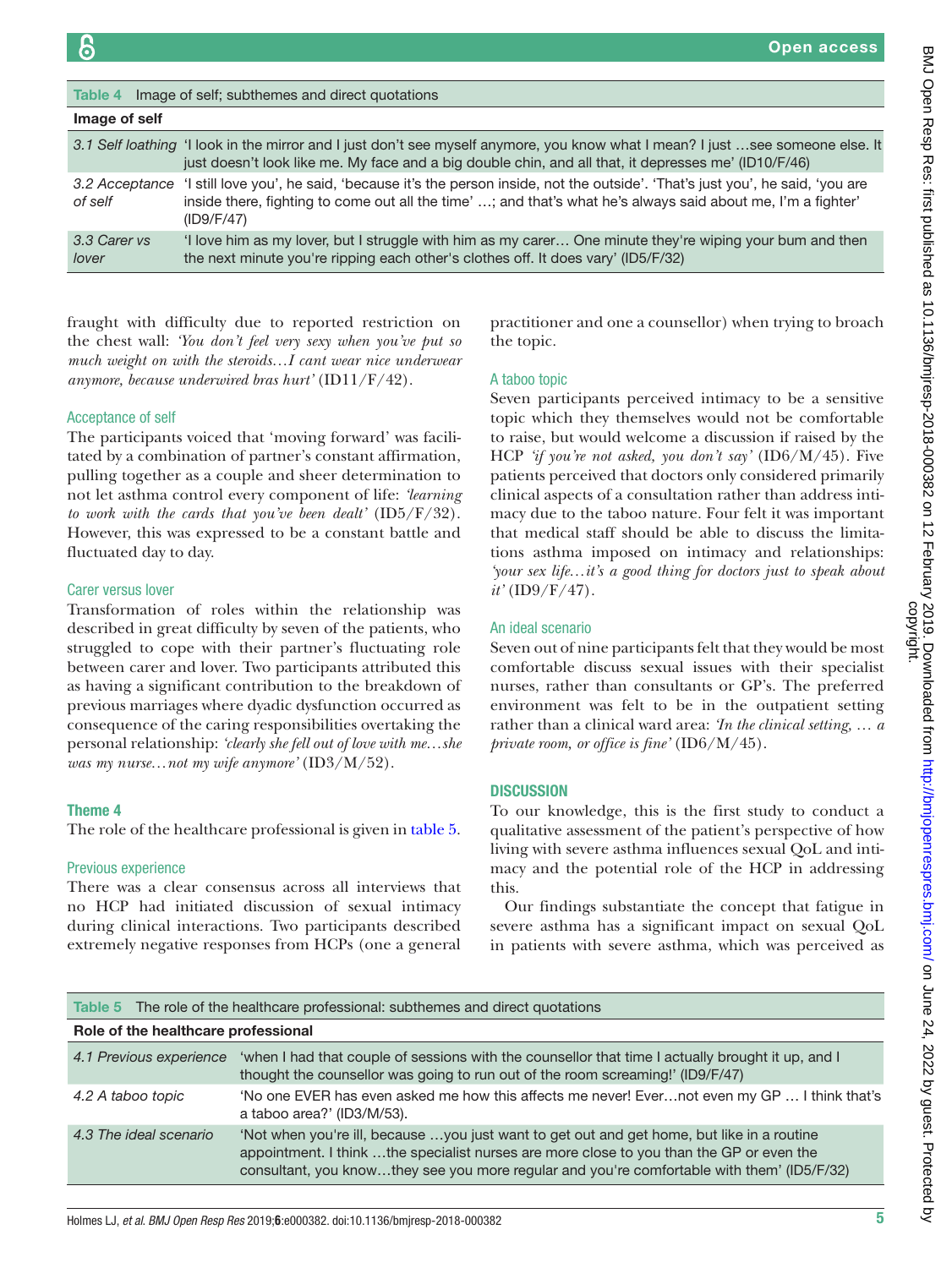intensifying pressure on the relationship. A new but perhaps unsurprising observation was the fear of exacerbation during sexual intercourse. The participants described this as a barrier to engaging in sexual activity and also felt it had negative consequences for their relationship. In particular, it transpired that the fear and embarrassment of having to call for an ambulance was perceived as being worse than the physical asthma attack itself. Existing literature<sup>16</sup> recognises that, across an undifferentiated health complaint sample, an individual's decision to call an ambulance can be hampered by multifactorial indecisiveness involving emotions of trepidation, embarrassment and the hope that symptoms will resolve spontaneously. In a study of patients with chronic health conditions, individual's prior experience of emergency services was a key influencing factor in phoning an ambulance.<sup>[17](#page-6-14)</sup> It is therefore clear that the decision-making process as to whether to call an ambulance is complex and individualised; however, this study has clearly identified that the embarrassment of revealing sexual activity as the cause of an exacerbation of asthma increases patients' reticence to call for an ambulance. In light of recent National Registry of Asthma Deaths, $^{18}$  findings which reported 45% of asthma deaths occurred before patients sought assistance, mechanisms must be put in place to ensure patients seek assistance at the earliest point regardless of the mechanism of exacerbation.

The study identified that intimate contact from kissing, to more complex different sexual positions could cause dyspnoea and feelings of suffocation. Spontaneity was often reduced, which again was described as having a negative impact on the relationship. Premedicating prior to exertion is often discussed in clinical consultation with patients with asthma. This study highlights that HCPs could consider sexual intimacy as a form of exercise for patients with severe asthma, perhaps simply advising to adopt usual pre-exercise precautions prior. However, tackling the psychological impacts of sexual intimacy difficulties may be more challenging for many HCPs.

Alongside physical limitations, a huge emotional burden is apparent as a consequence of the disease. This observation is widely supported by existing evidence, identifying a correlation between low sexual function and poor psychological state.<sup>19</sup> Poor health and reduced intimacy may maintain a vicious circle, with a lack of intimacy as a consequence of ill health negatively influencing desire.<sup>20 21</sup>

Frustration was an emotion frequently voiced by participants, who had significant difficulty adapting to the conflicting roles of being cared for and being a sexual partner. Additionally, feelings of guilt and uselessness were common phenomenon expressed by participants in relation to the demands placed on partners as a consequence of participants being too unwell to undertake routine household chores or to provide sexual gratification. A novel insight identified within this study is that of participants encouraging their partners to seek sexual activity outside the relationship out of feelings of guilt

and inadequacy. The rationale for this was not expanded on and we are left to speculate whether this was deemed to be a test of commitment, self-protection or if the participant truly felt they were restricting their partner.

Image of self incorporates perception of body image.<sup>22</sup> Low self-image can threaten sexual wellbeing<sup>23</sup> and is associated with relationship difficulties. $24$  A commonly occurring theme within this study was the impact of body image on low self-esteem, secondary to corticosteroids and restricted physical ability. Despite their partner's assurances, all participants spoke of how their pessimistic image self negatively compounded on their sexual relationship; this is supported by wider literature which suggests that a subjective view of appearance has further reaching psychosocial implication than any external objective opinion.<sup>22</sup>

Targeted treatments to help support the patient dealing with low image of self are required, as emotional distress exacerbates physical symptoms.<sup>25</sup> The recurrence of poor self- further supports a recognised need for increased psychology input to assess patients and support HCPs. NHS  $England^{26}$  $England^{26}$  $England^{26}$  have recently recommended health psychology as an essential component of the severe asthma team. Adequate psychology support is underfunded in an increasingly financially constrained health economy and provision for demand remains very limited.<sup>27</sup> These findings suggest that we are failing to truly capture and demonstrate the burden of psychological ill health in asthma, yet this is an area where tangible outcomes are crucial to maximise patient well-being.

Despite the overt presence of sexuality within society, it remains typically taboo within the respiratory clinical consultation[.28](#page-7-8) None of the participants during consultation with a HCP had been asked whether they had encountered any difficulties pertaining to sexuality and all stated that while intimacy is an uncomfortable topic to bring up, if it was broached by a HCP then it would facilitate disclosure and discussion. They reported that if they had received professional support or referral, they and their partners might have been saved from difficult emotional times within their life. However, this may appear an unrealistic expectation of the HCP within a severe asthma service as targeted psychological intervention may be required to address such issues.<sup>2</sup>

We have identified a need for HCPs to be trained to appropriately address sensitive issues relating to sexual health; to facilitate an open discussion, increase awareness, imbue knowledge and perhaps overcome HCPs discomfort and embarrassment in conversing about intimacy with patients which has been documented in the literature.<sup>4 5 30</sup> Such open discussion would hope to identify patients who would benefit from further psychological support in this area. Additionally, as observed within this study and supported by wider literature<sup>31</sup> that despite the emotional challenge of discussing such as sensitive topic patients report a positive and cathartic effect once the issue has been raised. Regarding location for this discussion, patients identified that private consulting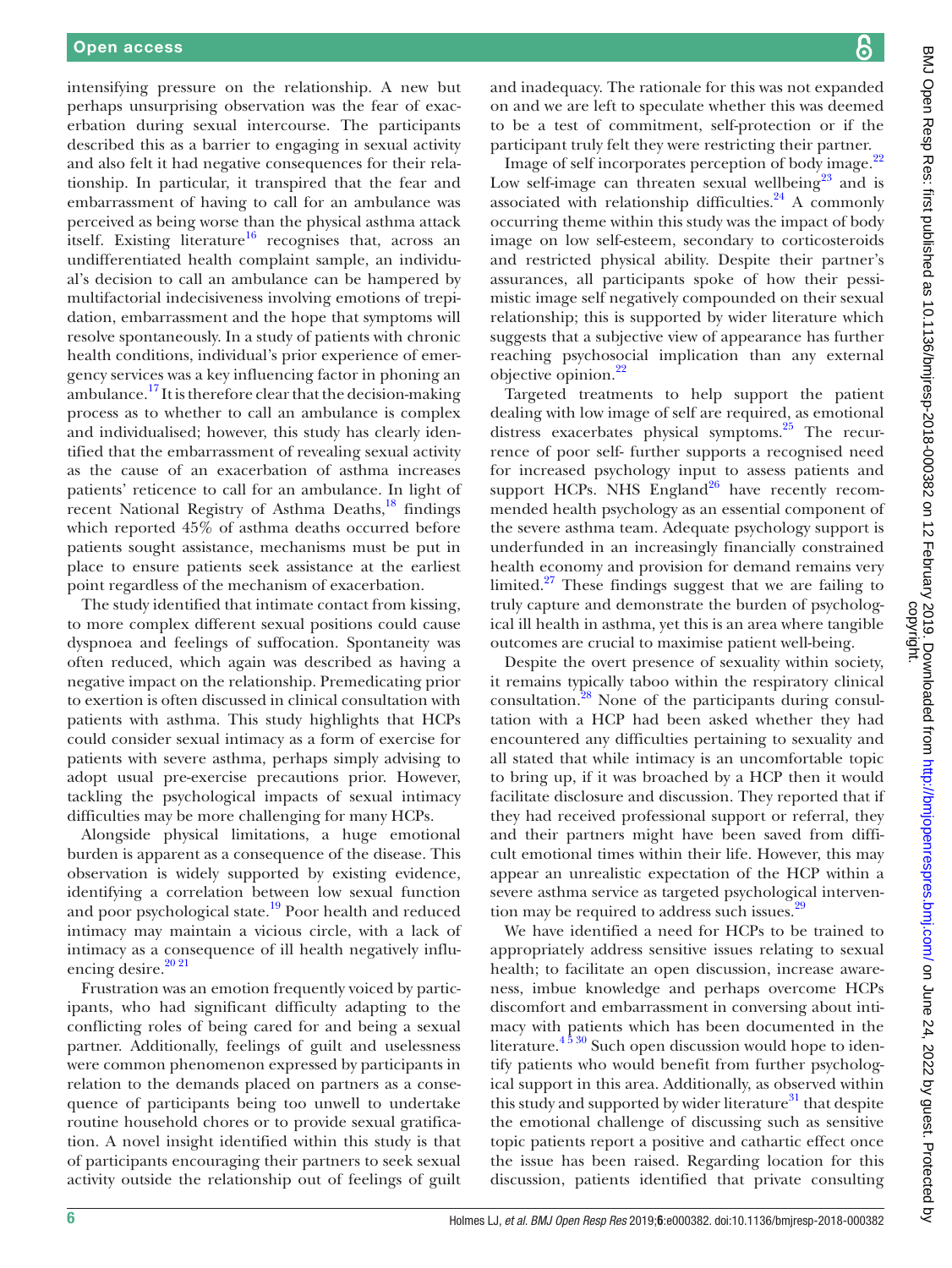rooms in the Outpatient department as the most appropriate. They also noted a preference for discussion with nursing (rather than medical) staff in the first instance, possibly due to the more frequent exposure of this cohort to specialist nurses within the clinical setup of the severe asthma service, although it should be noted that the study interviewer was a nurse specialist. Greater patient satisfaction has been recorded with the expansion of specialist respiratory nurse roles as patients report longer consultation times, $32$  which consequently may facilitate disclosure when discussing intimate topics. Furthermore, medical staff report a lack of privacy and limited clinical time as major factors impacting on discussing complex issues such as sexual concerns.<sup>33</sup> Normalisation will help to share experience and consequently reduce isolation, as isolation is compounded by a reticence to share a problem[.32](#page-7-11)

# Limitations

While qualitative approaches facilitate an in-depth exploration of a topic, the compromise is often in sample numbers. Our study did not seek the views and opinions of HCPs involved in the care of people with severe asthma and as such, we cannot make assumptions about their opinions in regards to addressing sexual activity as part of the asthma consultation.

Only patients in a current relationship were recruited largely due to ease of defining the sexual relationship. Furthermore, the researcher was known by all participants as a lead nurse within the service and while deemed a strength of the research, juxtaposed this can be considered a limitation as it may have induced bias in the participants' attempts to respond in a way to please the researcher.

## **CONCLUSION**

In conclusion, we have demonstrated that there is a perceived significant impact of living with severe asthma on sexuality and sexual QoL. The symptoms and impact on QoL are heterogeneous and impact widely, meaning our approach and adaptation to addressment needs to be individualised. The research highlights that in assessing QoL in severe asthma, the HCP needs to go beyond standard clinical assessment and the currently used questionnaires, which arguably do not provide an accurate measurement of the impact of HRQL within everyday clinical practice. We propose that newly developed QoL measures for severe asthma should address sex and intimacy explicitly. With the introduction of training and discussion within teams, HCPs will hopefully be able to incorporate an assessment of patient intimacy issues in a professional and appropriate manner in an outpatient clinic setting.

Acknowledgements A special thanks to the patients involved in the study. I was honoured and humbled that you chose to share your experiences and eternally grateful for your honesty and participation.

Contributors All authors within the paper meet the criteria of authorship as laid out by BMJ. I provide full assurances that there are no other individuals who have been contributors that are not recognised.

Funding The study was undertaken as part of a National Institute of Health Research (NIHR) sponsored Masters of Clinical Research.

Competing interests None declared.

Patient consent Not required.

Ethics approval NHS Health Research Authority (HRA) North West—Liverpool East Research Ethics Committee (REC16/NW/0040).

Provenance and peer review Not commissioned; externally peer reviewed.

Data sharing statement The Chief Investigator will, upon reasonable request, make available relevant extended extracts of interview data only and not full transcripts.

Open access This is an open access article distributed in accordance with the Creative Commons Attribution Non Commercial (CC BY-NC 4.0) license, which permits others to distribute, remix, adapt, build upon this work non-commercially, and license their derivative works on different terms, provided the original work is properly cited, appropriate credit is given, any changes made indicated, and the use is non-commercial. See: <http://creativecommons.org/licenses/by-nc/4.0/>.

#### **References**

- <span id="page-6-0"></span>1. Chung KF, Wenzel SE, Brozek JL, *et al*. International ERS/ATS guidelines on definition, evaluation and treatment of severe asthma. *[Eur Respir J](http://dx.doi.org/10.1183/09031936.00202013)* 2014;43:343–73.
- <span id="page-6-1"></span>2. Asthma UK, 2010. Fighting for breath [Online]. Available from: [http://](http://www.asthma.org.uk/how_we_help/publishing_reports/fighting_for_breath.html) [www.asthma.org.uk/how\\_we\\_help/publishing\\_reports/fighting\\_for\\_](http://www.asthma.org.uk/how_we_help/publishing_reports/fighting_for_breath.html) [breath.html](http://www.asthma.org.uk/how_we_help/publishing_reports/fighting_for_breath.html)
- <span id="page-6-2"></span>3. World Health Organisation, 2002. Sexual and reproductive health-Defining sexual health. Report of a technical consultation on sexual health. Available from: [http://www.who.int/reproductivehealth/](http://www.who.int/reproductivehealth/publications/sexual_health/defining_sexual_health.pdf) [publications/sexual\\_health/defining\\_sexual\\_health.pdf](http://www.who.int/reproductivehealth/publications/sexual_health/defining_sexual_health.pdf)
- <span id="page-6-3"></span>4. Bowskill M, 2016. Why are we still afraid about talking about sex, at the end of life. Available from: [https://medium.com/marie-curie/](https://medium.com/marie-curie/sexendoflife-f7cb97627788) [sexendoflife-f7cb97627788](https://medium.com/marie-curie/sexendoflife-f7cb97627788) [Accessed Jul 2018].
- <span id="page-6-4"></span>5. Haggerty S. Sexuality and the person with pulmonary disease. *[Practice Nursing](http://dx.doi.org/10.12968/pnur.2003.14.11.11809)* 2003;14:486–90.
- <span id="page-6-5"></span>6. Asthma UK, 2018. When sex triggers your asthma symptoms [online]. Available from: [https://www.asthma.org.uk/advice/triggers/](https://www.asthma.org.uk/advice/triggers/sex/) [sex/](https://www.asthma.org.uk/advice/triggers/sex/) [Accessed Nov 2018].
- <span id="page-6-6"></span>7. Shah A, Sircar M. Postcoital asthma and rhinitis. *[Chest](http://dx.doi.org/10.1378/chest.100.4.1039)* 1991;100:1039–41.
- <span id="page-6-7"></span>8. Başar MM, Ekici A, Bulcun E, *et al*. Female sexual and hormonal status in patients with bronchial asthma: relationship with respiratory function tests and psychological and somatic status. *[Urology](http://dx.doi.org/10.1016/j.urology.2006.12.001)* 2007;69:421–5.
- <span id="page-6-8"></span>9. Skrzypulec V, Drosdzol A, Nowosielski K. The influence of bronchial asthma on the quality of life and sexual functioning of women. *[J](http://www.ncbi.nlm.nih.gov/pubmed/18204179)  [Physiol Pharmacol](http://www.ncbi.nlm.nih.gov/pubmed/18204179)* 2007;58(Suppl 5):647–55.
- 10. Mollaoğlu M, Tuncay FÖ, Fertelli TK. Investigating the sexual function and its associated factors in women with chronic illnesses. *[J Clin Nurs](http://dx.doi.org/10.1111/jocn.12170)* 2013;22:3484–91.
- <span id="page-6-9"></span>11. Kaptein AA, van Klink RC, de Kok F, *et al*. Sexuality in patients with asthma and COPD. *[Respir Med](http://dx.doi.org/10.1016/j.rmed.2007.09.012)* 2008;102:198–204.
- 12. Meyer IH, Sternfels P, Fagan JK, *et al*. Asthma-related limitations in sexual functioning: an important but neglected area of quality of life. *[Am J Public Health](http://dx.doi.org/10.2105/AJPH.92.5.770)* 2002;92:770–2.
- <span id="page-6-10"></span>13. Crist JD, Tanner CA. Interpretation/analysis methods in hermeneutic interpretive phenomenology. *[Nurs Res](http://dx.doi.org/10.1097/00006199-200305000-00011)* 2003;52:202–5.
- <span id="page-6-12"></span>14. Smith J, Flowers P, Larkin M. *Interpretative Phenomenological Analysis: Theory, Method and Research*. London: Sage, 2009.
- <span id="page-6-11"></span>15. Pietkiewicz I, Smith J. A practical guide to using Interprative Phenomonological Analysis in qualitative research psychology. *Psychological Journal* 2014;20:7–14.
- <span id="page-6-13"></span>16. Ahl C, Nyström M, Jansson L. Making up one's mind:--patients' experiences of calling an ambulance. *[Accid Emerg Nurs](http://dx.doi.org/10.1016/j.aaen.2005.10.002)* 2006;14:11–19.
- <span id="page-6-14"></span>17. Hunter C, Chew-Graham C, Langer S, *et al*. A qualitative study of patient choices in using emergency health care for long-term conditions: the importance of candidacy and recursivity. *[Patient](http://dx.doi.org/10.1016/j.pec.2013.06.001)  [Educ Couns](http://dx.doi.org/10.1016/j.pec.2013.06.001)* 2013;93:335–41.
- <span id="page-6-15"></span>18. 2018. Royal collage of physicians (2015) Why asthma still kills-The national review of asthma deaths. Available from: [https://www.](https://www.rcplondon.ac.uk/projects/outputs/why-asthma-still-kills) [rcplondon.ac.uk/projects/outputs/why-asthma-still-kills](https://www.rcplondon.ac.uk/projects/outputs/why-asthma-still-kills) [Accessed Oct 2018].